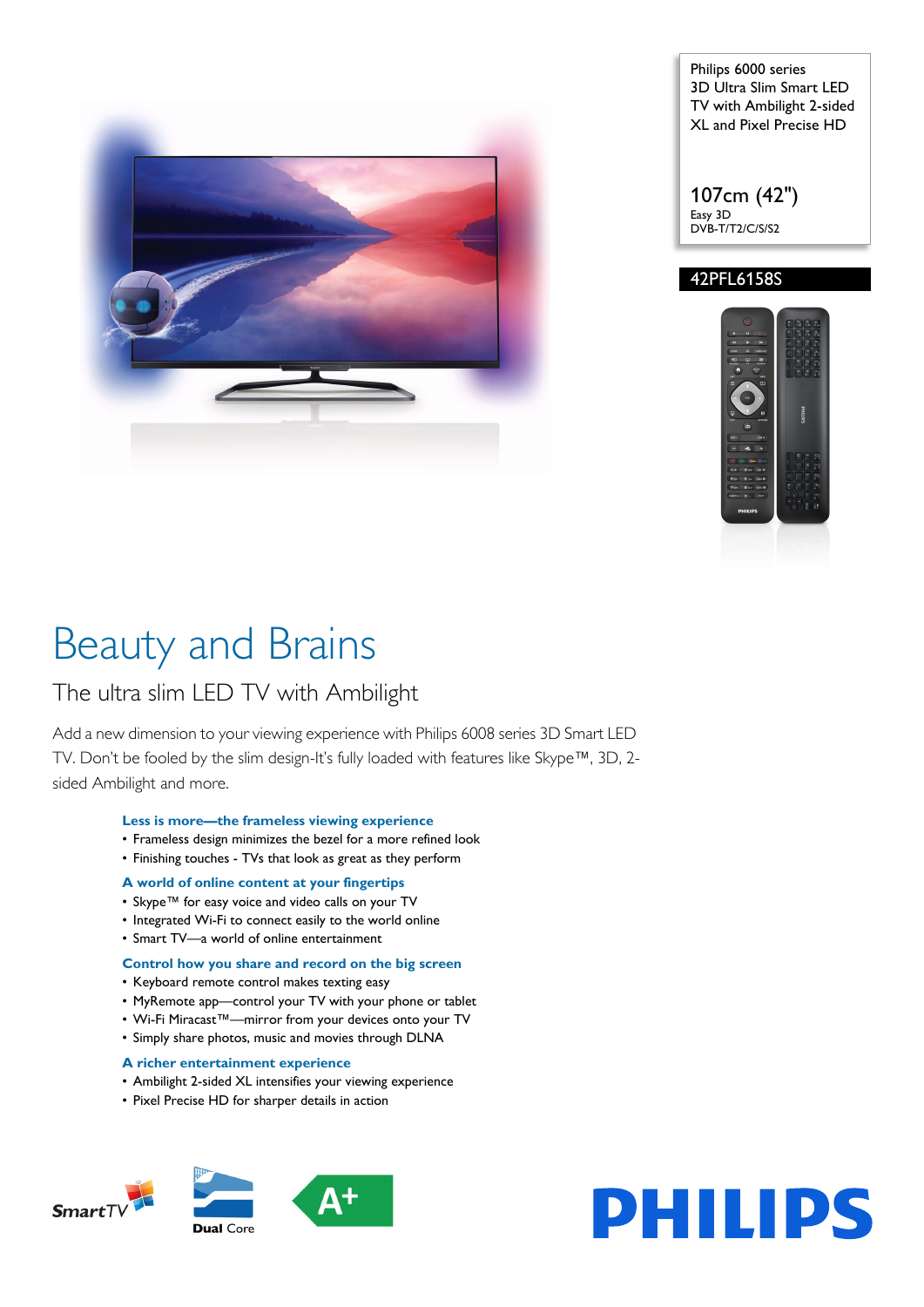## **Highlights**

#### **Frameless design**

Sleek. Minimalist. Discreet. Beautifully crafted from a seamless piece of high quality glass. Edged with an ultra thin metal bezel outer wrap. Designed to integrate seamlessly into any décor.

#### **Authentic materials**

Your home represents your style. Which is why we chose subtle, sophisticated colors and finishes combined with authentic quality materials such as aluminum and steel in our designs, so that our televisions blend seamlessly with your decor.

### **Skype™ TV video calls\***

Add a new dimension to your calls and share experiences with the people that matter to you, wherever they are. With Skype™ on your TV, make voice and video calls from your living room. Just plug the optional Philips TV camera (PTA317) into your TV and enjoy excellent video and sound quality from the comfort of your couch.

### **Integrated Wi-Fi**

Integrated Wi-Fi on your Philips Smart TV makes connecting to your home network quick and easy, allowing you to access a world of content or share wirelessly at home.

#### **Smart TV online apps**

Explore the boundaries that lie beyond traditional TV. Rent and stream movies, videos, games and more, directly onto your TV from online video stores. Watch catch-up TV from your favorite channels and enjoy a rich selection of online apps with Smart TV. Connect to family and friends with Skype™ or social networking. Or... just browse the Internet!

## **Keyboard remote control**

Take control. Our totally intuitive remote control has all the usual perks like cursor keys, volume control and short cut buttons. Flip the remote over to access a full keyboard for easy text entry in any situation. Best of all, our

intelligent remote has gyroscopic sensors, so it knows up from down—which means you can text without worrying about changing channels.

### **Wi-Fi Miracast™\***

Watch what you want, where you want, when you want. Mirror the content on your devices and view it on the big screen. Share photos from your smartphone, laptop screen and more. Connections are easy to set up and the technology works across multiple devices.

### **SimplyShare TV**

Share photos, music, videos and movies through DLNA using your smartphone, tablet or computer and enjoy them on the big screen. Sharing made simple.

## **MyRemote\***

Control your TV and record on the go without a remote control using one easy app. Transform your tablet or smart phone into a universal remote with all the options of your original remote plus extra features like text entry. The SimplyShare function beams content onto your TV. Push digital broadcast TV onto your devices using the Wi-Fi smart screen. Stay up to date by recording your favorite programs on-the-go using MyRemote recording. Simply flip through the content on the TV Program Guide to choose which shows to record and view later. A Smart TV deserves a truly smart app.

## **Ambilight 2-sided XL**

This patented Philips technology makes your screen seem wider—and your viewing experience more immersive— by projecting an extra wide glow from two-sides of the TV screen onto the surrounding wall. The color automatically adjusts to match the TV picture. Thanks to a wall-adaptive function, the color of the light is perfectly aligned with the TV picture, regardless of the wall color. You can customize the experience using various settings to suit your viewing preferenc.

#### **Pixel Precise HD**

Building on our successful Pixel Plus foundation, we've elevated high definition picture quality to the next level. Using Super Resolution technology with 4 trillion colors we deliver the best Full HD TV picture quality regardless of the content. So whether you watch a video online or a high quality Blu-ray movie—you'll enjoy them both.



## **Smart TV**

Smart TV-a world of online apps, videos to rent and catch-up Explore the boundaries that lie beyond traditional TV. Rent and stream movies, videos, games and more, directly onto your TV from online video stores. Watch catch-up TV from your favorite channels and enjoy a rich selection of online apps with Smart TV. Connect to family and friends with Skype™ or social networking. Or... just browse the Internet!



#### **Dual Core**

Dual Core processor for super-fast smart functionality.

Philips TV's feature a dual-core processor with Smart TV functionality that's fast and intuitive to use. It increases overall speed for programs allowing parallel computing across many applications, so you can make video calls, watch TV and chat super fastall at the same time on your TV!